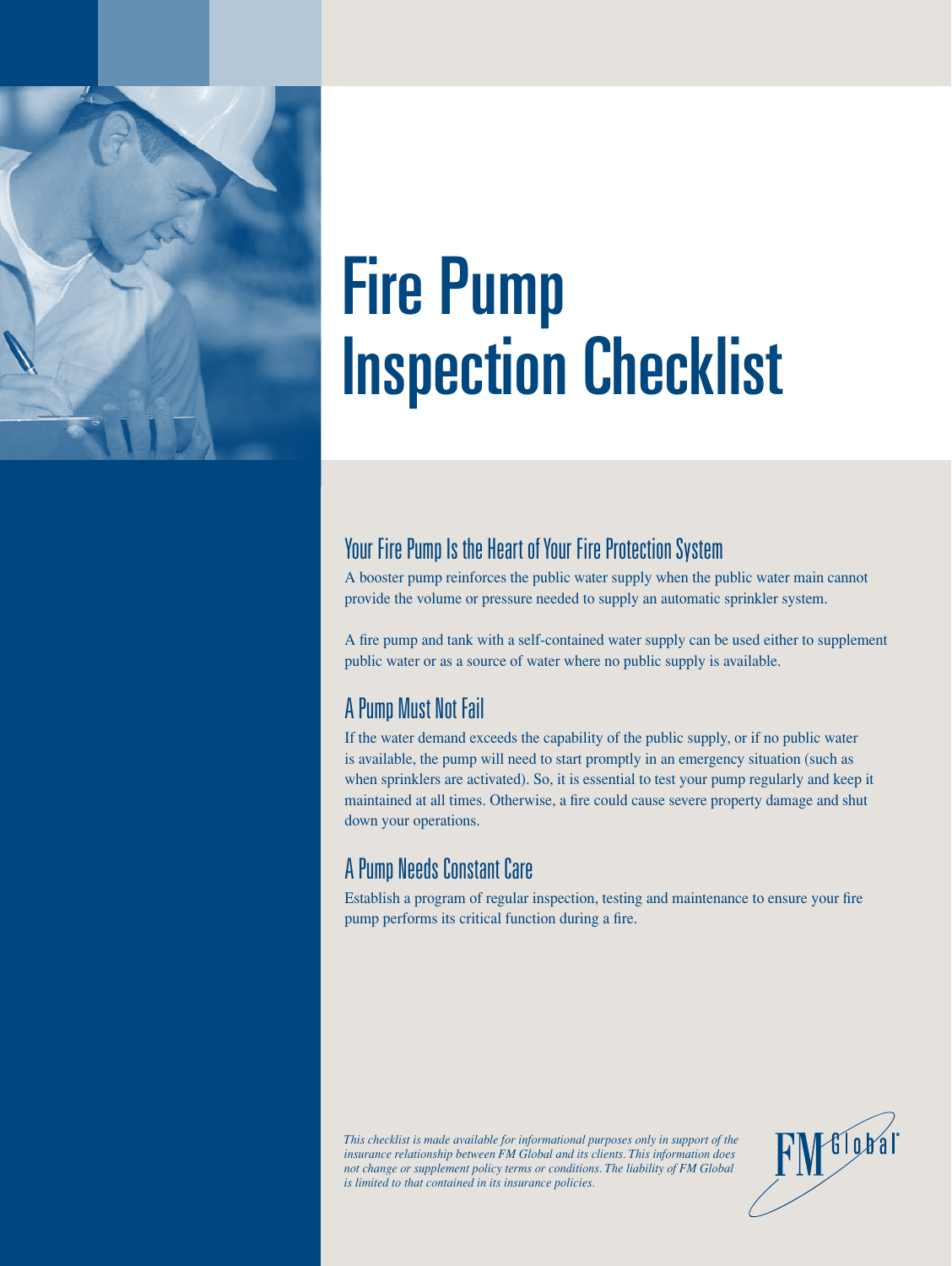## Fire Pump Testing and Maintenance Checklist

## Ask an FM Global Engineer To Take These Steps

- Fill out the essential information on this form.
- Mark the correct settings.
- Provide flow test results.

An FM Global engineer also can provide the characteristic curve for the annual flow test (FM Global Form 105, *Pump Acceptance Test Data*).

## Weekly Tests

## Valves, piping

 $\Box$  Check pump suction, discharge and bypass valves to ensure they are open and piping is free of leaks. (In most cases, valves should be locked.)

## Automatic Start

 $\Box$  Test the automatic start by opening a test line to reduce system pressure.

#### **For Diesel Engines**

 ● Run the engine at rated speed for at least 30 minutes. This allows all running components to warm up and stabilize, which drives off condensation and moisture that can shorten the life of important engine components.

#### **For Electric Motors**

• Check operation of the starting devices, and allow the pump to run for at least 10 minutes.

#### Pump Controller

- $\Box$  Check for alarm conditions.
- $\Box$  Check that controller is in automatic start mode.
- $\Box$  Verify receipt of remote-monitoring alarms during automatic start test.

#### Pressure Relief

 $\Box$  Verify that relief valves operate properly. Usually, this means water should not be flowing through them. Relief valves are designed to keep pressure from exceeding the system's design pressure in the event a pump driver experiences an over-speed condition, or if the public water supply pressure increases.

## Pump Cooling

 $\Box$  Check water flow out of the shaft seal packing in the stuffing box. Slight leakage is normal and indicates water lubrication and cooling is adequate. Also check the pump casing and bearings for overheating and signs of excess vibration.

## Water Supplies

 $\Box$  Overflow the suction tanks or check them visually. In cold weather, make sure heat is provided to the supply lines and the suction source. For open bodies of water, check the suction intake for possible obstructions. Verify drought or dry conditions have not significantly reduced the water supply. For public supply booster pumps, check all valves on the suction line.

## Pump Room Temperature

 $\Box$  Minimum temperature should be 40<sup>o</sup> F (4<sup>o</sup> C). For internal combustion engines, the recommended minimum temperature is 70º F (21º C). Provide an engine jacket water heater set at  $120^{\circ}$  F (49 $^{\circ}$  C) or a lubricating oil heater if room temperature is not maintained above  $70^{\circ}$  F (21<sup>°</sup> C).

## Diesel Engines

- $\Box$  Make sure the engine is clean, dry and running smoothly. **Check:** 
	- Fuel tank levels: when it is below three-quarters full, the tank must be refilled.
	- Any valves in the fuel supply lines from the tank to the driver filter or pump system to ensure they are locked in the open position
	- Oil level using the dipstick on the engine crankcase
	- Battery charger and batteries: are they operating properly?
	- Cleanliness of the strainer in the engine cooling system
		- Clean the strainer when necessary.
		- Note the temperature of the cooling system.
		- Make sure water flow through the heat exchanger (if present) is adequate.
	- Proper operation of engine instruments: rpm, oil pressure, temperature, amps

## Monthly Tests

- $\Box$  Check level and specific gravity of the diesel engine battery electrolyte.
- $\Box$  Check for corrosion of diesel engine battery terminals and condition of cable lines and connections.

## Biannual Tests

 $\Box$  Change engine oil.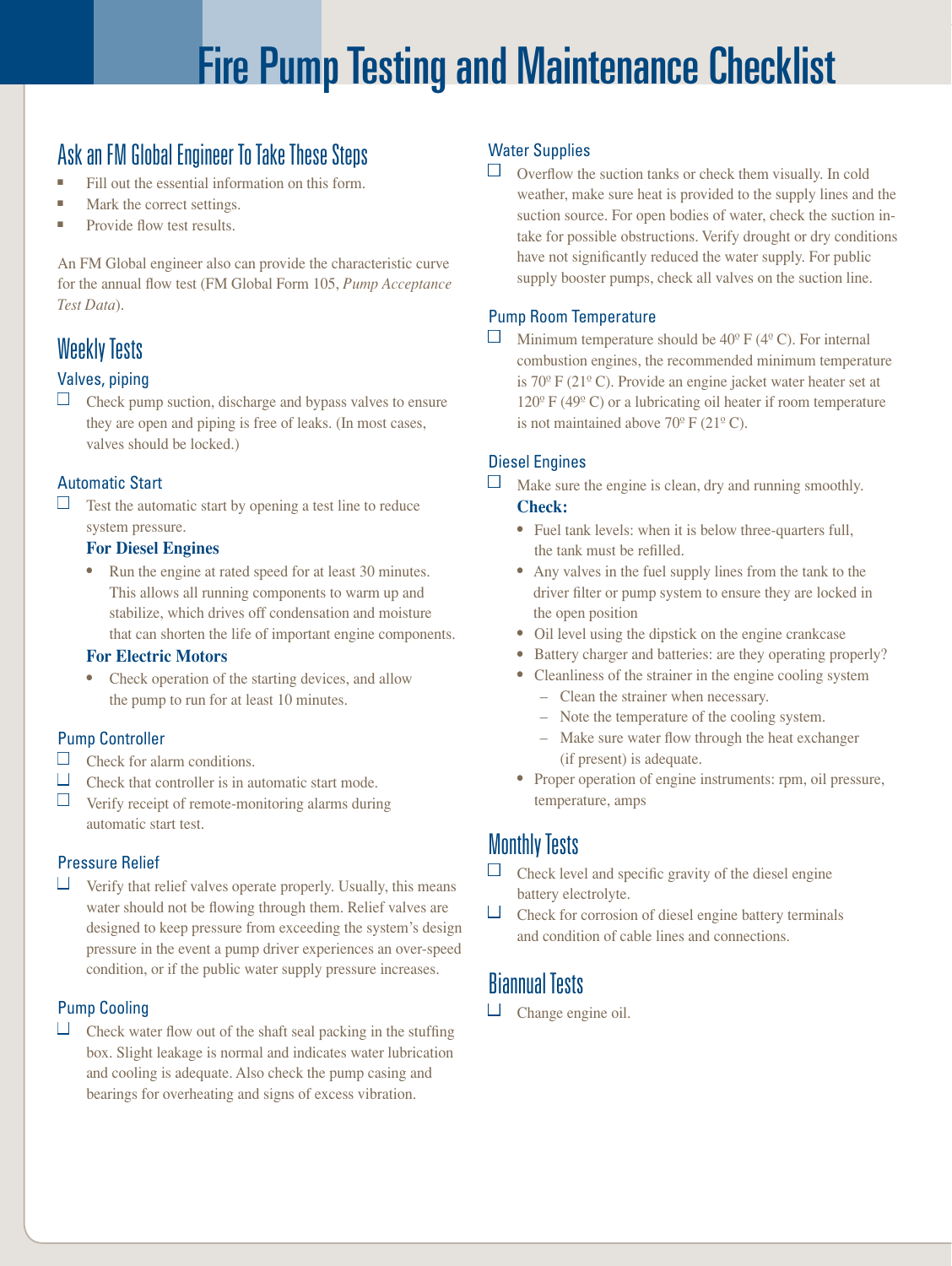## Weekly Fire Pump Test Form

Test all fire pumps weekly. Enter correct settings in the shaded column. Make sure all test results are within normal limits. If you find that repairs are needed, make them immediately and follow manufacturer's instructions.

Driver type, make and model

| Pump manufacturer                                                                      |  | Year installed                             |  |             |                 |  |             |
|----------------------------------------------------------------------------------------|--|--------------------------------------------|--|-------------|-----------------|--|-------------|
| Manufacturer's model no.                                                               |  | RPM<br>psi<br>gpm/psi rating<br>$gpm \Box$ |  |             |                 |  |             |
| <b>FM Global office</b>                                                                |  |                                            |  |             |                 |  |             |
| Phone no.                                                                              |  | Pump on                                    |  | psi/bar/kPa | Jockey pump on  |  | psi/bar/kPa |
| Fax no.                                                                                |  | Pump off                                   |  | psi/bar/kPa | Jockey pump off |  | psi/bar/kPa |
| Date tested                                                                            |  |                                            |  |             |                 |  |             |
| Tested by                                                                              |  |                                            |  |             |                 |  |             |
| Pressure at pump startup<br>Method of start                                            |  |                                            |  |             |                 |  |             |
| Motor running time (min.)                                                              |  |                                            |  |             |                 |  |             |
| Suction pressure                                                                       |  |                                            |  |             |                 |  |             |
| Discharge pressure                                                                     |  |                                            |  |             |                 |  |             |
| Temperature and tightness<br>of shaft seal packing                                     |  |                                            |  |             |                 |  |             |
| Level of water supplies<br>(suction tank should be overflowed)                         |  |                                            |  |             |                 |  |             |
| Water temperature in<br>suction tank/reservoir                                         |  |                                            |  |             |                 |  |             |
| Pump room temperature                                                                  |  |                                            |  |             |                 |  |             |
| Engine instrument readings RPM                                                         |  |                                            |  |             |                 |  |             |
| Oil pressure                                                                           |  |                                            |  |             |                 |  |             |
| Temperature                                                                            |  |                                            |  |             |                 |  |             |
| Crank case oil level                                                                   |  |                                            |  |             |                 |  |             |
| Last oil change/Next oil change                                                        |  |                                            |  |             |                 |  |             |
| Amps                                                                                   |  |                                            |  |             |                 |  |             |
| Fuel tank level should be<br>at least 34 full                                          |  |                                            |  |             |                 |  |             |
| Condition of battery charger                                                           |  |                                            |  |             |                 |  |             |
| Last time battery charged<br>Battery electrolyte level normal                          |  |                                            |  |             |                 |  |             |
| Cooling system strainer condition                                                      |  |                                            |  |             |                 |  |             |
| Cooling system temperature                                                             |  |                                            |  |             |                 |  |             |
| Operation of room ventilation<br>dampers and fans (if provided)                        |  |                                            |  |             |                 |  |             |
| Inspection of drive belts/hose;<br>replace per manufacturer's<br>recommended frequency |  |                                            |  |             |                 |  |             |

Annual pump flow test results

Explain findings

■ Satisfactory ■ Unsatisfactory <sup>n</sup> Provide a work order for immediate repair.

■ Follow impairment procedures detailed in Managing Fire Protection System Impairment (P9006).

■ Keep records on file for review by appropriate personnel.

■ Sign off when pump is restored to automatic:

For Diesel Only **For Diesel Only**